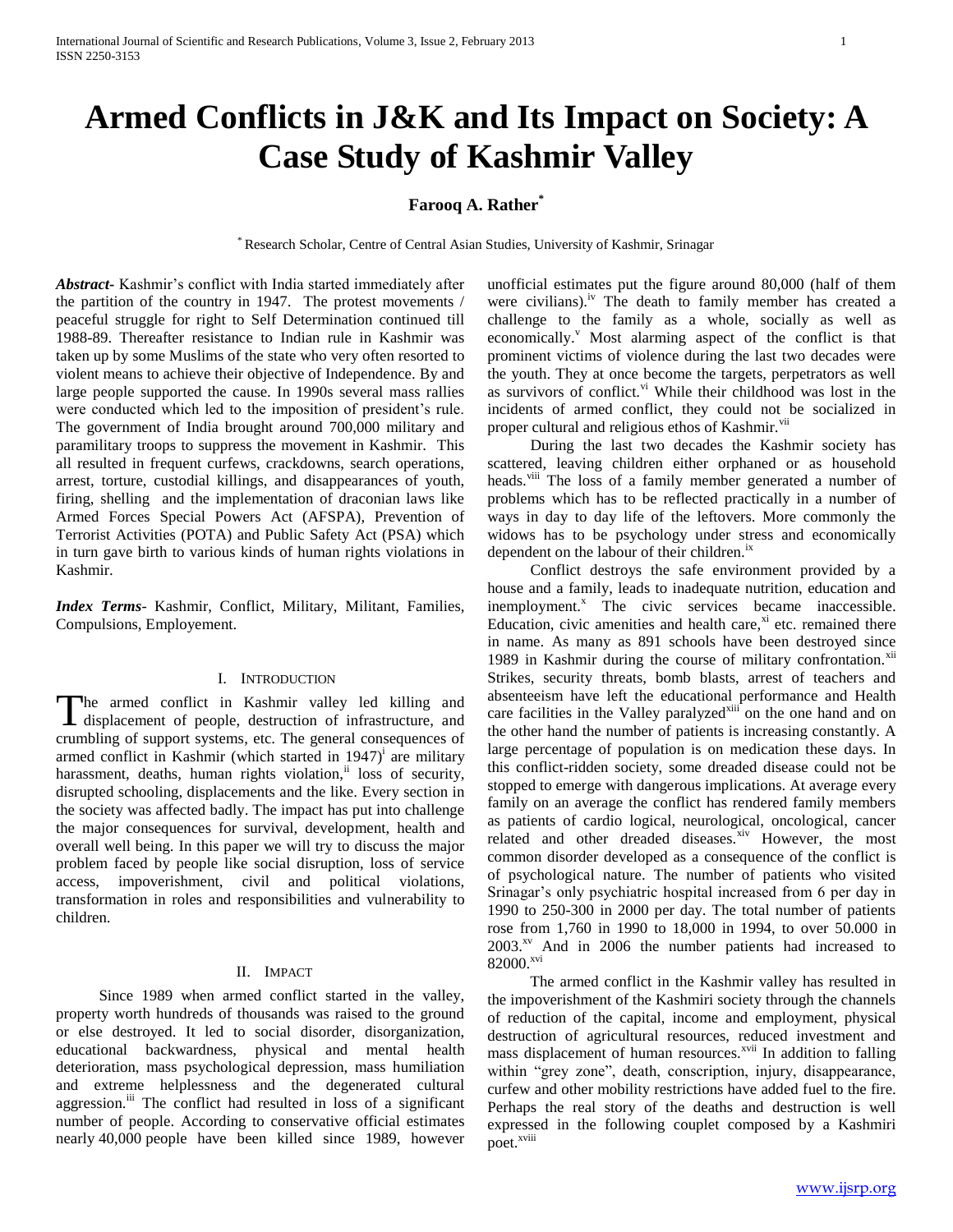International Journal of Scientific and Research Publications, Volume 3, Issue 2, February 2013 2 ISSN 2250-3153

"*I cannot drink water*

*It is mingled with the blood of young men who have died up in the mountains.*

*I cannot look at the sky; It is no longer blue; but painted red. I cannot listen to the roar of the gushing stream*

*It reminds me of a wailing mother next to the bullet-ridden body of her only son.*

*I cannot listen to the thunder of the clouds It reminds me of a bomb blast.*

*I feel the green of my garden has faded Perhaps it too mourns.*

*I feel the sparrow and cuckoo are silent Perhaps they too are sad.*"

 The impoverished families have a direct impact on their children in a number of ways such as compelling young kids to work, at the expense of their schooling, under-nourishment and malnutrition.<sup>xix</sup> On the other side the loss of revenue from tourism due to the two decade long armed conflict also added in impoverishment of people in the valley. $^{xx}$  Thus result in the overall backwardness of the valley and particularly of those families who are the victims of the two decade long conflict in Kashmir.

 Yet another impact of the conflict is the human rights violations. The excessive presence of security forces on the one side and militants on the other side has resulted in human rights violations in Kashmir. Movement of both of these is characterized by the strain of life under constant vigilance,

restrictions of movement, frequent harassment and intimidations leading to direct violation of civil and political rights. Meanwhile, the check points, surveillance operations, interrogations, search of homes and at places of work, restrictions on the press and other activities all have affected normal interactions and community life in Kashmir.

#### III. CONCLUSION

 In the last two decades of conflict, Kashmir has witnessed transformation of families and communities for survival, like children were employed, very often on exploitative basis and at hazardous occupations,<sup>xxi</sup> potential of youth was not properly cultivated for a kind of psychological fear was set permanently in their minds, and the net result was therefore the wastage of human resources. Since 1989 Kashmiris have lost in both men as well as material, and needed to turn to their children as an economic resource instead of letting them on recreation and play and education.<sup>xxii</sup>

#### **AUTHORS**

**First Author** – Farooq A. Rather, Research Scholar, Centre of Central Asian Studies, University of Kashmir, Srinagar Email: farooqarather@yahoo.com

i "Jammu and Kashmir", *Conciliation Resources: Working together for Peace*, [http://www.c-r.org/our-work/jammu-and-kashmir?gclid=CO](http://www.c-r.org/our-work/jammu-and-kashmir?gclid=CO-wh6u647QCFQob6wodRRAAew)[wh6u647QCFQob6wodRRAAew](http://www.c-r.org/our-work/jammu-and-kashmir?gclid=CO-wh6u647QCFQob6wodRRAAew)

- iii Asima Hassan, "The Cost of Conflict", *Greater Kashmir*, dated 27 July 2011, available online at [http://www.greaterkashmir.com/news/2011/Jul/27/the-cost-of](http://www.greaterkashmir.com/news/2011/Jul/27/the-cost-of-conflict-12.asp)[conflict-12.asp](http://www.greaterkashmir.com/news/2011/Jul/27/the-cost-of-conflict-12.asp)
- <http://www.kashmirlibrary.org/>

- vi Asima Hassan**,** "The Cost of Conflict", *Greater Kashmir*, dated 27 July 2011, available online at [http://www.greaterkashmir.com/news/2011/Jul/27/the-cost-of](http://www.greaterkashmir.com/news/2011/Jul/27/the-cost-of-conflict-12.asp)[conflict-12.asp](http://www.greaterkashmir.com/news/2011/Jul/27/the-cost-of-conflict-12.asp)
- Asima Hassan, "The Cost of Conflict", *Greater Kashmir*, dated 27 July 2011, available online at [http://www.greaterkashmir.com/news/2011/Jul/27/the-cost-of](http://www.greaterkashmir.com/news/2011/Jul/27/the-cost-of-conflict-12.asp)[conflict-12.asp](http://www.greaterkashmir.com/news/2011/Jul/27/the-cost-of-conflict-12.asp)
- <http://www.kashmirlibrary.org/>

During conflict, youth health risks increase, especially for female youth. Anxiety and depression, extreme stress, high-risk drug use and suicide are disturbing aspects of youth health that are particularly prevalent in societies experiencing conflict; Asima Hassan**,** "The Cost of Conflict", *Greater Kashmir*, dated 27 July 2011, available online a[t http://www.greaterkashmir.com/news/2011/Jul/27/the-cost-of-conflict-12.asp](http://www.greaterkashmir.com/news/2011/Jul/27/the-cost-of-conflict-12.asp)

 $\overline{a}$ 

xviii [http://www.kashmirlibrary.org/kashmir\\_timeline/Introduction.shtml](http://www.kashmirlibrary.org/kashmir_timeline/Introduction.shtml)

According to [officially estimates](http://www.kashmirlibrary.org/kashmir_timeline/kashmir_references.htm#fn51) 6673 civilians were killed by militants by 1998; [http://www.kashmirlibrary.org/kashmir\\_timeline/kashmir\\_chapters/human](http://www.kashmirlibrary.org/kashmir_timeline/kashmir_chapters/human-rights.shtml)[rights.shtml](http://www.kashmirlibrary.org/kashmir_timeline/kashmir_chapters/human-rights.shtml)

<sup>v</sup> Wilson, Lawrence (2011), "*the family unit and its importance",* [http://www.drlwilson.com/ ARTICLES/FAMILIES.htm](http://www.drlwilson.com/%20ARTICLES/FAMILIES.htm)

Dabla, B. A. (2010). A Socioilogical Study of *Widows and Orphans in Kashmir*. Srinagar: Jay Kay Publishers.

Since 1989 Kashmir witnessed a complete disruption of daily social life and infrastructure. The accompanying traumas have devastating consequences on a whole lot of people. The health impact of conflict situation cannot be seen only the lines of absolute number of causalities and trauma-related disorders among survivors, but also on the individual and at collective levels. Psychological consequences associated with the conflicts include sleeplessness, psychological fear, nervousness, anger, aggressiveness, depression, flashbacks, alcohol and other substance abuse, suicide, and domestic and sexual violence; Asima Hassan**,** "The Cost of Conflict", *Greater Kashmir*, dated 27 July 2011, available online at<http://www.greaterkashmir.com/news/2011/Jul/27/the-cost-of-conflict-12.asp>

Bose,*op.cit...* 

The mobilization of health care professionals remained restricted adding more to inaccessibility of health services; Madhosh .A.G. 1996, *The Present Turmoil and Plight of Children in Kashmir*, Kashmir University Faculty of Education Sponsored by the Indian Ministry of Welfare.

Asima Hassan, "The Cost of Conflict", Greater Kashmir, dated 27 July 2011, available online at [http://www.greaterkashmir.com/news/2011/Jul/27/the-cost-of](http://www.greaterkashmir.com/news/2011/Jul/27/the-cost-of-conflict-12.asp)[conflict-12.asp](http://www.greaterkashmir.com/news/2011/Jul/27/the-cost-of-conflict-12.asp)

<sup>&</sup>lt;sup>xv</sup> "Impact of armed conflict on reproductive health of women in Kashmir-India", available online at http://jussp2009.princeton.edu/papers/91185

Asima Hassan, "The Cost of Conflict", Greater Kashmir, dated 27 July 2011, available online at [http://www.greaterkashmir.com/news/2011/Jul/27/the-cost-of](http://www.greaterkashmir.com/news/2011/Jul/27/the-cost-of-conflict-12.asp)[conflict-12.asp](http://www.greaterkashmir.com/news/2011/Jul/27/the-cost-of-conflict-12.asp)

xvii Jo Boyden, Jo de Berry, Thomas Feeny, & Jason Hart PhD 2002. *Children Affected by Armed Conflict in South Asia: International Development Centre University of Oxford.*

Due to inability of their parents to pay for the basic necessities of a school education, such as uniform and writing materials; and to a child's withdrawal from religious, social and cultural events, including festivals, for which some offering is necessary; Ibid